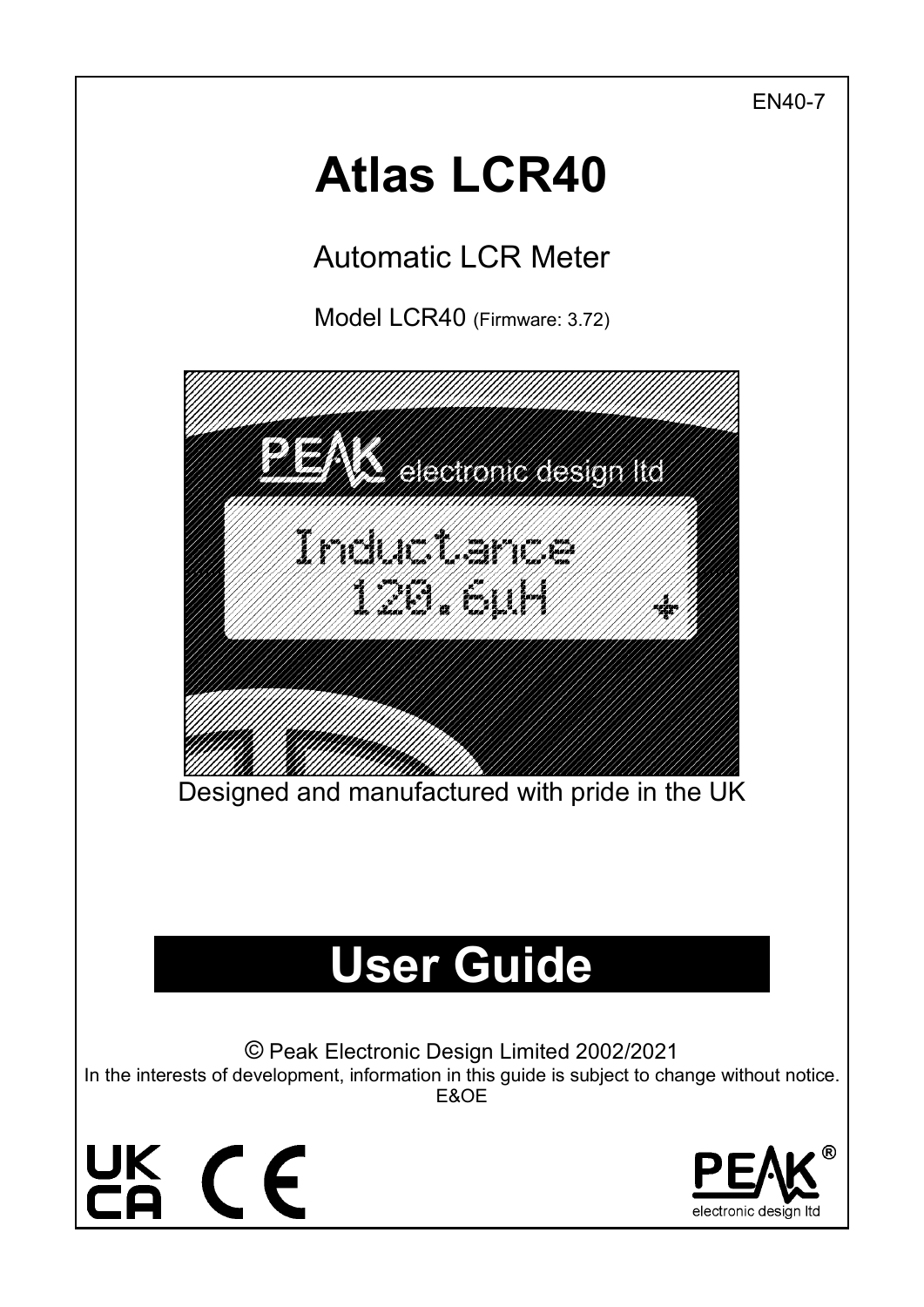# **Want to use it now?**

We understand that you want to use your **LCR40** right now. The unit is ready to go and you should have little need to refer to this user guide, but please make sure that you do at least take a look at the very important notices on page 4!

| <b>Contents</b> | Page |
|-----------------|------|
|                 |      |
|                 |      |
|                 |      |
|                 |      |
|                 |      |
|                 |      |
|                 |      |
|                 |      |
|                 |      |
|                 |      |
|                 |      |
|                 |      |
|                 |      |
|                 |      |
|                 |      |
|                 |      |
|                 |      |

This user guide has been written to accompany the **LCR40** meter with revision 3.72 firmware. Other revisions of firmware may differ in operation, features and specifications. The firmware version is displayed briefly upon power-up.

Appendix E – Statutory Information ................................. 20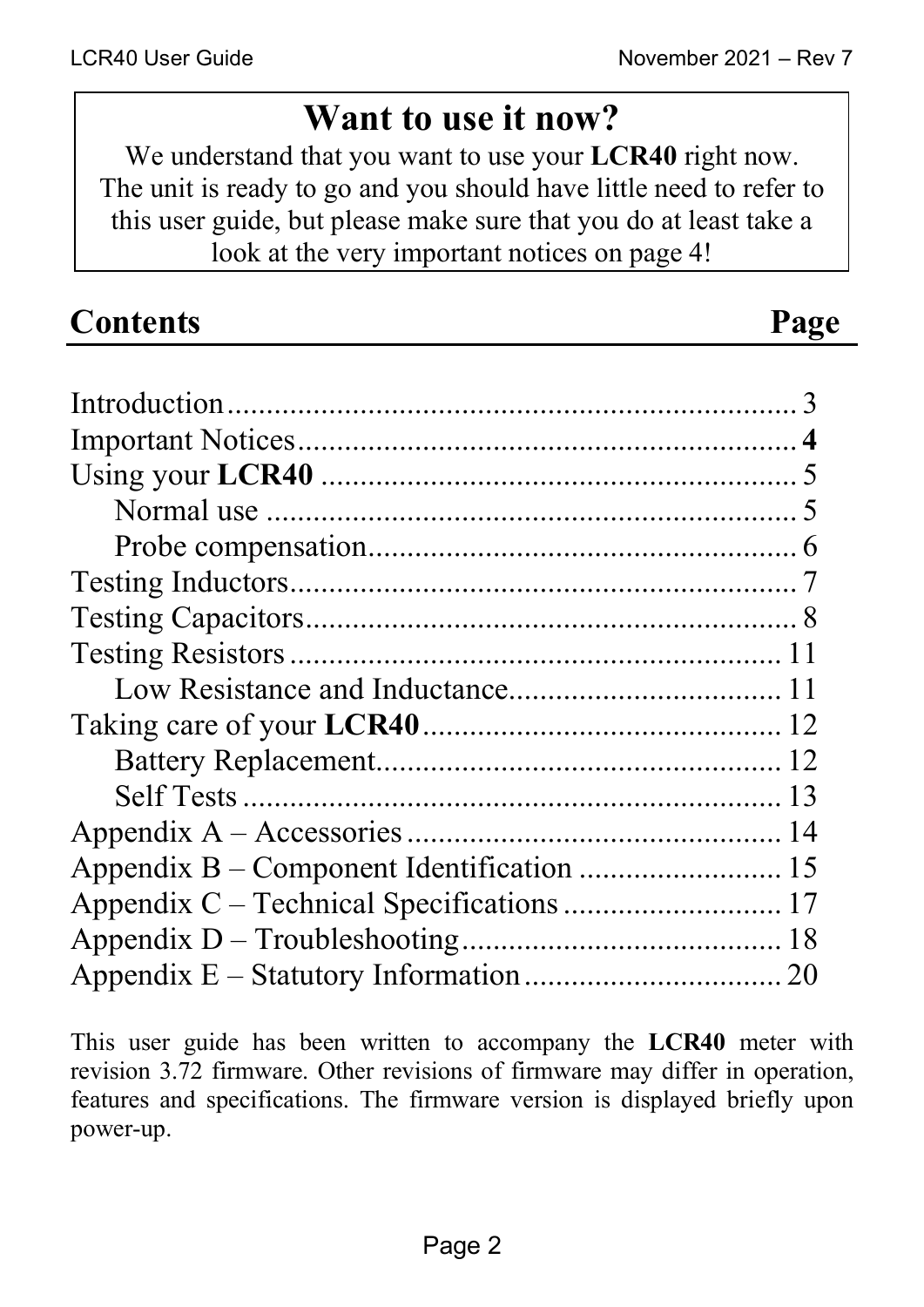# **Introduction**

The **Peak Atlas LCR40** is an advanced instrument that greatly simplifies the testing of passive components.

Traditional LCR bridges can be inherently complex and very time consuming to use.

The **LCR40** does everything automatically, it tells you the component type in addition to component value data.

What's more, the **LCR40** automatically selects the best signal level and frequency for the particular component under test.

The software is smart; all internal calculations are performed with floating point maths. This means that precision isn't lost in the complex internal calculations and all results are displayed in properly formatted and easy-toread engineering units, eg. 23.6pF.

#### **Summary Features:**

- Automatic component identification.
- Automatic test frequency selection (DC, 1kHz, 15kHz and 200kHz).
- Delayed or instant analysis (for hands free operation).
- Auto power-off.
- Probe and test lead compensation.
- Interchangeable probe sets using 2mm connectors.
- Automatic ranging and scaling.
- 1% basic accuracy for resistors.
- 1.5% basic accuracy for inductors and capacitors.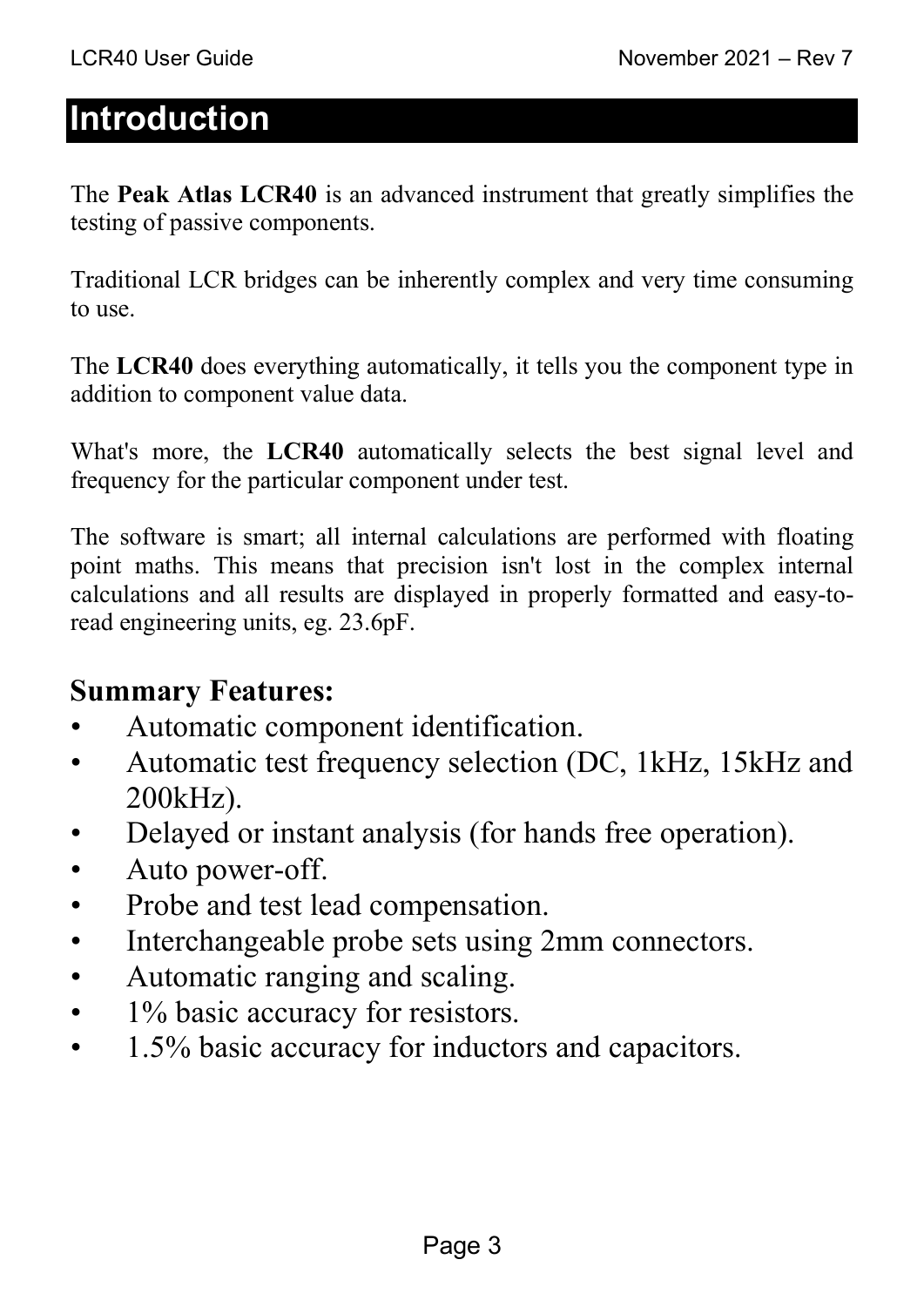## **Important Notices**

**Please observe the following guidelines:** 

# **WARNING:**

**This instrument must NEVER be connected to powered equipment/components or equipment/components with any stored energy (e.g. charged capacitors). Failure to comply with this warning may result in personal injury, damage to the equipment under test, damage to the LCR40 and invalidation of the manufacturer's warranty.** 

*"Analysis of discrete, unconnected components is recommended."* 

The LCR40 is designed to provide accurate and reliable information for the majority of supported component types (inductors, capacitors and resistors) as described in the technical specifications. Testing of other component types or component networks may give erroneous and misleading results.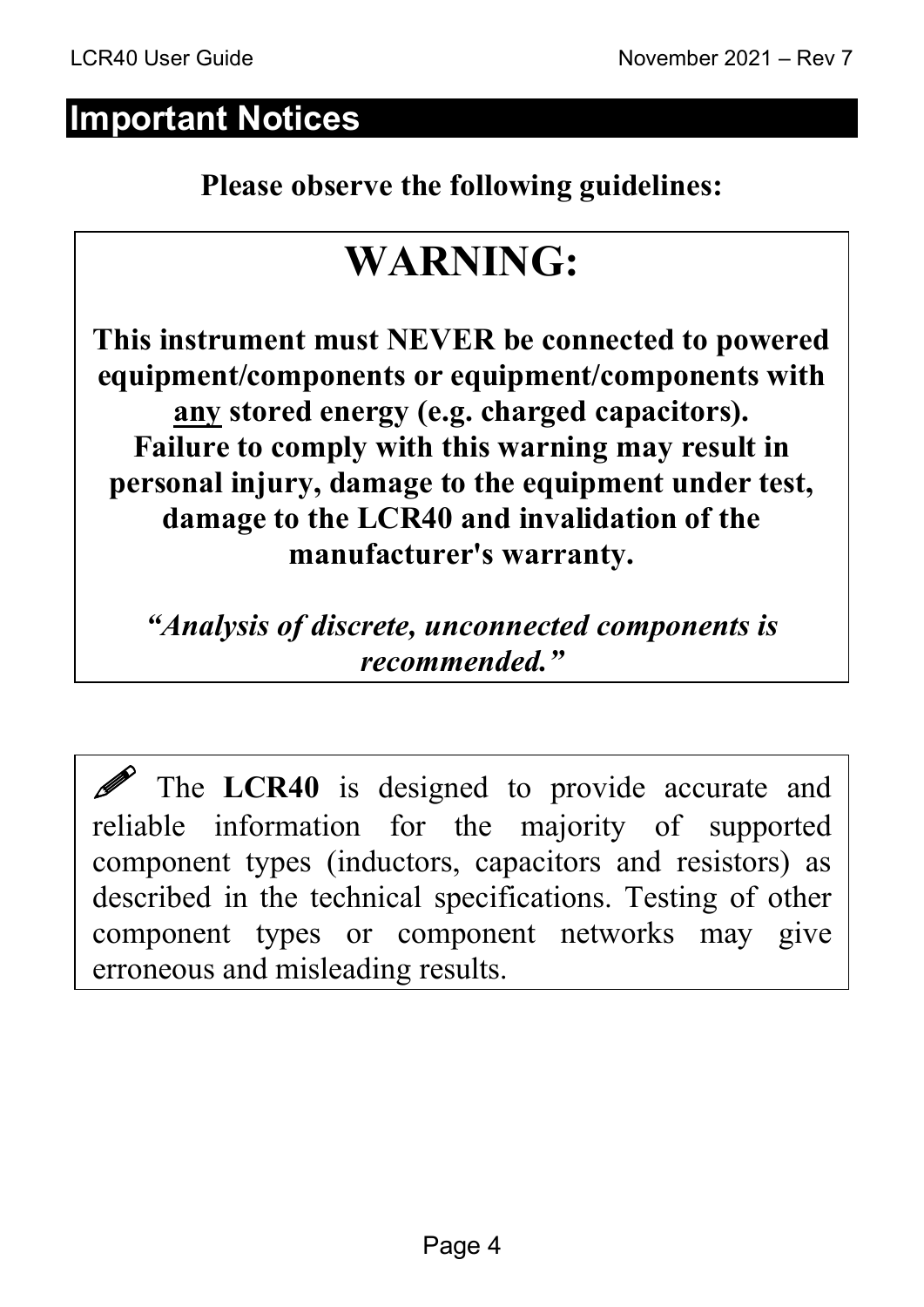# **Using your LCR40**

# **Normal Use**

The **LCR40** performs its component analysis before the results are displayed. Therefore, once the analysis has completed, the probes can be disconnected from the component. Analysis itself only takes a few seconds and you can choose to start the analysis after a 5 second delay or immediately.

*Delayed Analysis*: If you press the **on-test** button the unit will power-up (if it's not already on) and then delay for 5 seconds before analysis of your component starts.

This can be particularly useful if you need time to use both hands to apply the test probes to the component while the analysis takes place.

*Instant Analysis*: You can skip the 5 second delay by pressing the **on-test** button again. The analysis will then start immediately.

*Scrolling through the results*: Results are displayed a screen at a time, simply press the **scroll-off** button to see each screen when you're ready.

If you reach the last screen of results, pressing **scroll-off** will take you to the first results screen again. Remember, you can take your time; and you don't need to keep the component connected.

*Starting again*: The component analysis can be started again at any time by pressing **on-test**.

**Switching off:** The unit will automatically switch off after about 60 seconds following the last keypress. If you wish, you can manually switch off by holding down the **scroll-off** button for about 1 second.

Analysing...

Analysis starts in 5 seconds...

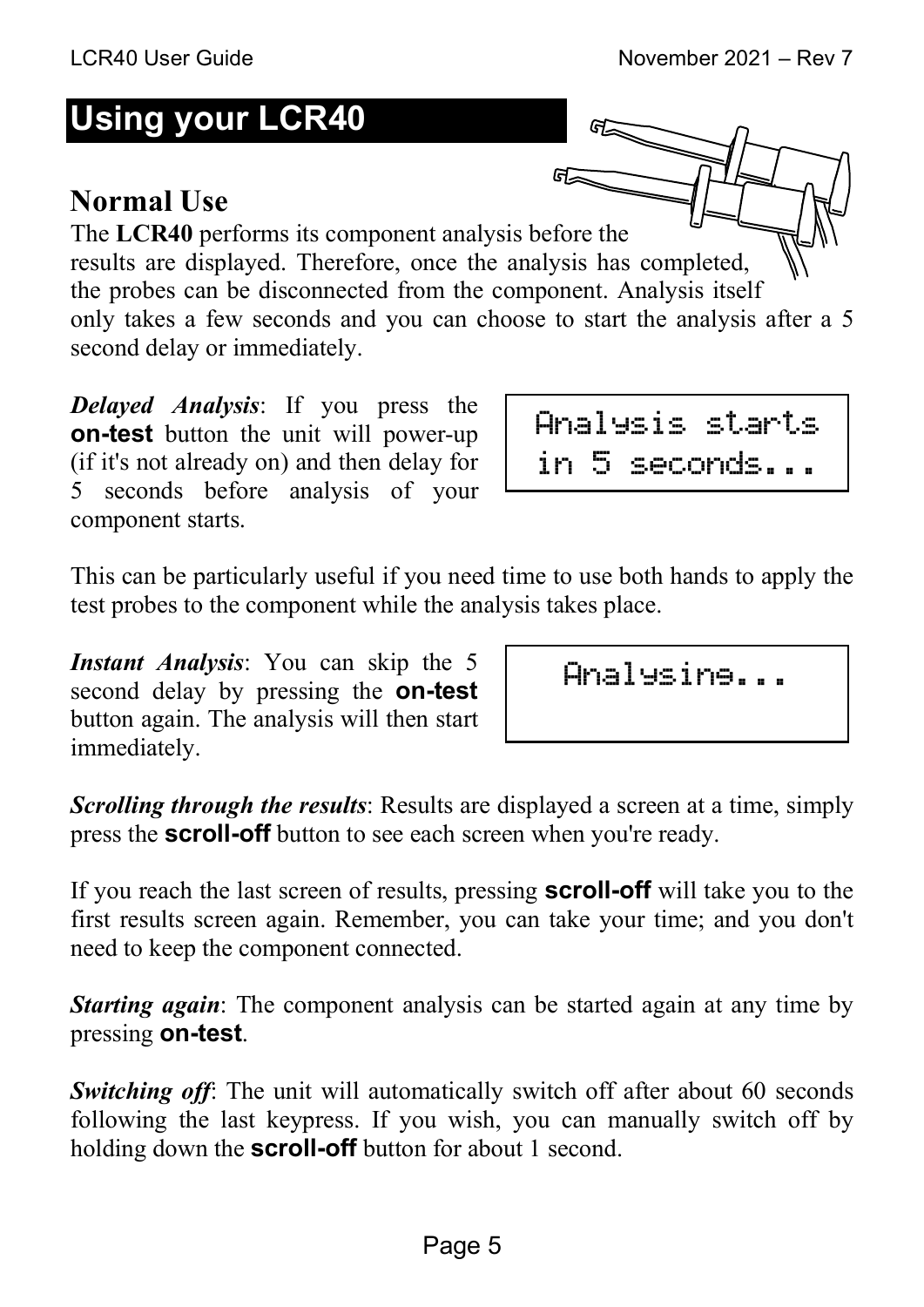#### **Probe Compensation**

If you change the probes on your **LCR40**, it is good practice to run through the short compensation procedure. This ensures that the probes' own inductance, capacitance and resistance is automatically taken into account for subsequent measurements.



Before you start the compensation procedure, attach a small length of tinned copper wire between the two test probes. Now let the leads rest on a nonconductive surface, try not to touch them during the compensation procedure.

Now press and hold **on-test** until the following is displayed:

After a short delay, the unit will prompt you to short the probes together. As you have already shorted the probes with the piece of wire, the **LCR40** will then ask you to open the probes.

Now simultaneously unclip the probes from the small length of wire and let the leads rest without touching them.



Now open the probes

If this procedure has been successful, the unit will display "OK" and then switch off.

At this point the parasitic and stray characteristics associated with the test leads (and indeed the **LCR40** itself) will be stored in non-volatile memory. All further tests will have these values subtracted from the measured values, therefore displaying the characteristics of the component alone.

 $\mathscr P$  Please note that probe compensation is particularly important when analysing low value inductors, capacitors and resistors.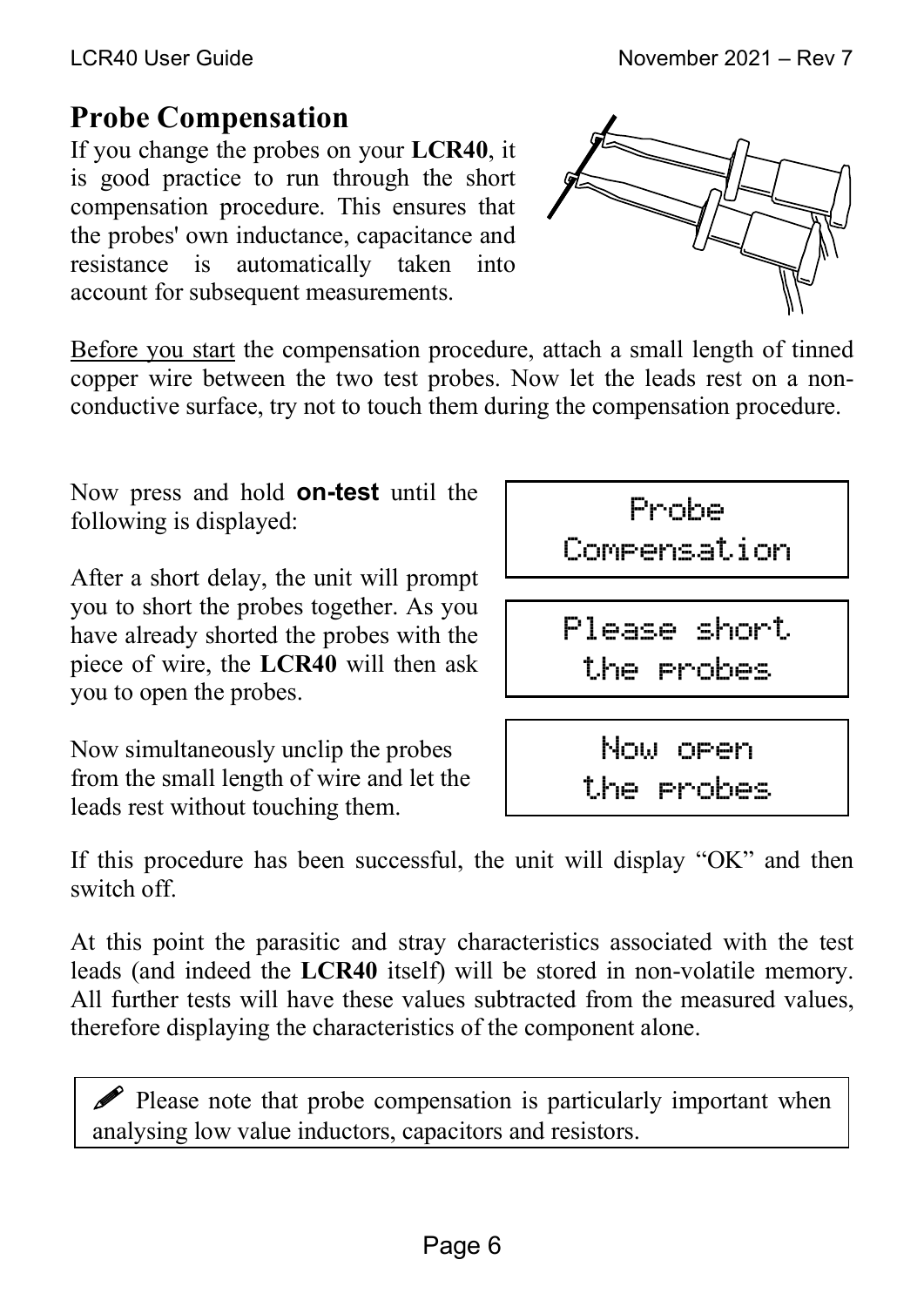# **Testing Inductors**

The **LCR40** can analyse most inductors, coils and chokes.

*Inductor test frequency*: The test frequency that the **LCR40** uses will be automatically selected from 1kHz, 15kHz or 200kHz. The following table shows the test frequencies used for various inductance ranges:

| <b>Inductance Range</b> | <b>Test Frequency Used</b> |
|-------------------------|----------------------------|
| Between 0µH and 0.3mH   | 200kHz                     |
| Between 0.3mH and 4mH   | 15kHz                      |
| Between 4mH and 2H      | 1kHz                       |

The inductance range for each test frequency shown in the table above is **approximate**. Effects such as DC resistance, hysteresis and Q factor can influence the frequency that the **LCR40** selects for your particular inductor.

*Inductance range*: Values ranging from about 1µH to 2H can be measured, with a minimum resolution of 0.4 $\mu$ H. The DC resistance of the inductor is

measured from  $0.5\Omega$  to 1k $\Omega$  with a minimum resolution of 0.3Q.

*Inductor results:* Following analysis, the inductance is displayed.

Press **scroll-off** to display the frequency at which the inductance was measured.

Pressing the **scroll-off** button again will display the inductor's DC resistance.

Inductance 1.507mH

Test frequency 15kHz

DC Resistance 67.2 ohms

 $\mathscr{P}$  Inductance measured for some components can be dependent on the test frequency used. The effect of frequency on inductance varies depending on the type of windings and core utilised. Even air cored inductors can show significant changes of measured inductance at different frequencies.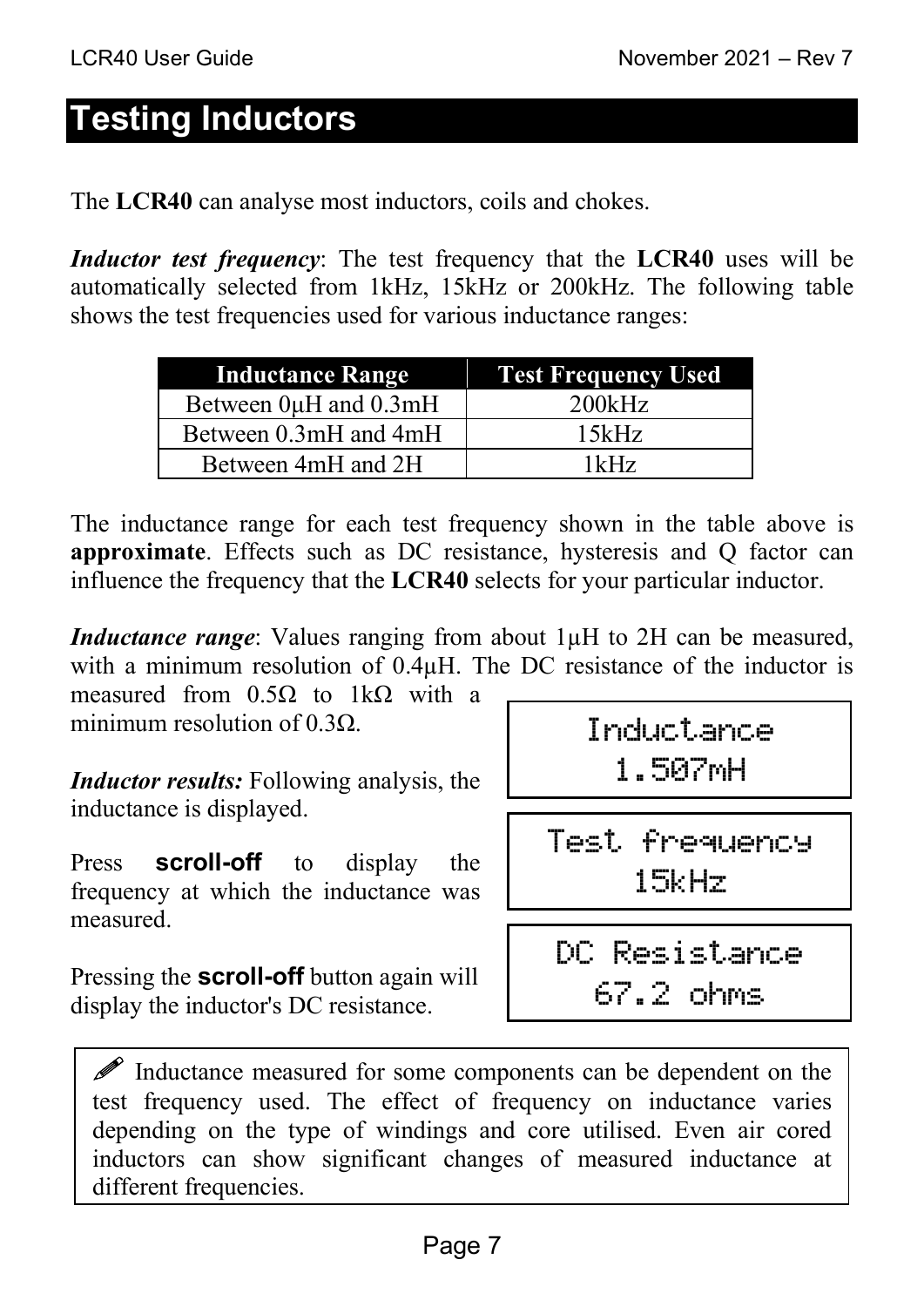## **Testing Capacitors**

The **LCR40** uses two different methods to analyse capacitors, AC impedance analysis for low value capacitors (less than about  $1\mu$ F) and DC charge analysis for larger capacitors (about  $1 \mu$ F to  $10,000 \mu$ F).

 $\mathscr P$  Capacitors (particularly electrolytics) can store enough charge that may cause damage to the **LCR40**.

An electrolytic capacitor can even develop its own stored charge that may be sufficient to cause damage to the **LCR40** even after it has been temporarily discharged. This is a characteristic known as dielectric absorption or "Soakage".

It is vitally important that you ensure the capacitor is fully discharged (ideally for several seconds) to minimise the possibility of damage to the unit.

If you are unsure, measure the voltage across the capacitor using a suitable volt meter before applying the capacitor to the **LCR40**.

The unit will automatically identify the type of capacitor being tested and apply the most appropriate test method.

The capacitance will always be displayed in the most suitable units. To convert between the various units, refer to the following table:

| DF            | mK            | TT 3           |
|---------------|---------------|----------------|
| (pico-Farads) | (nano-Farads) | (micro-Farads) |
|               | $0.001\,$     | 0.000001       |
| 1000          |               | 0.001          |
| 1000 000      | 1000          |                |
| 1000 000 000  | 1000 000      |                |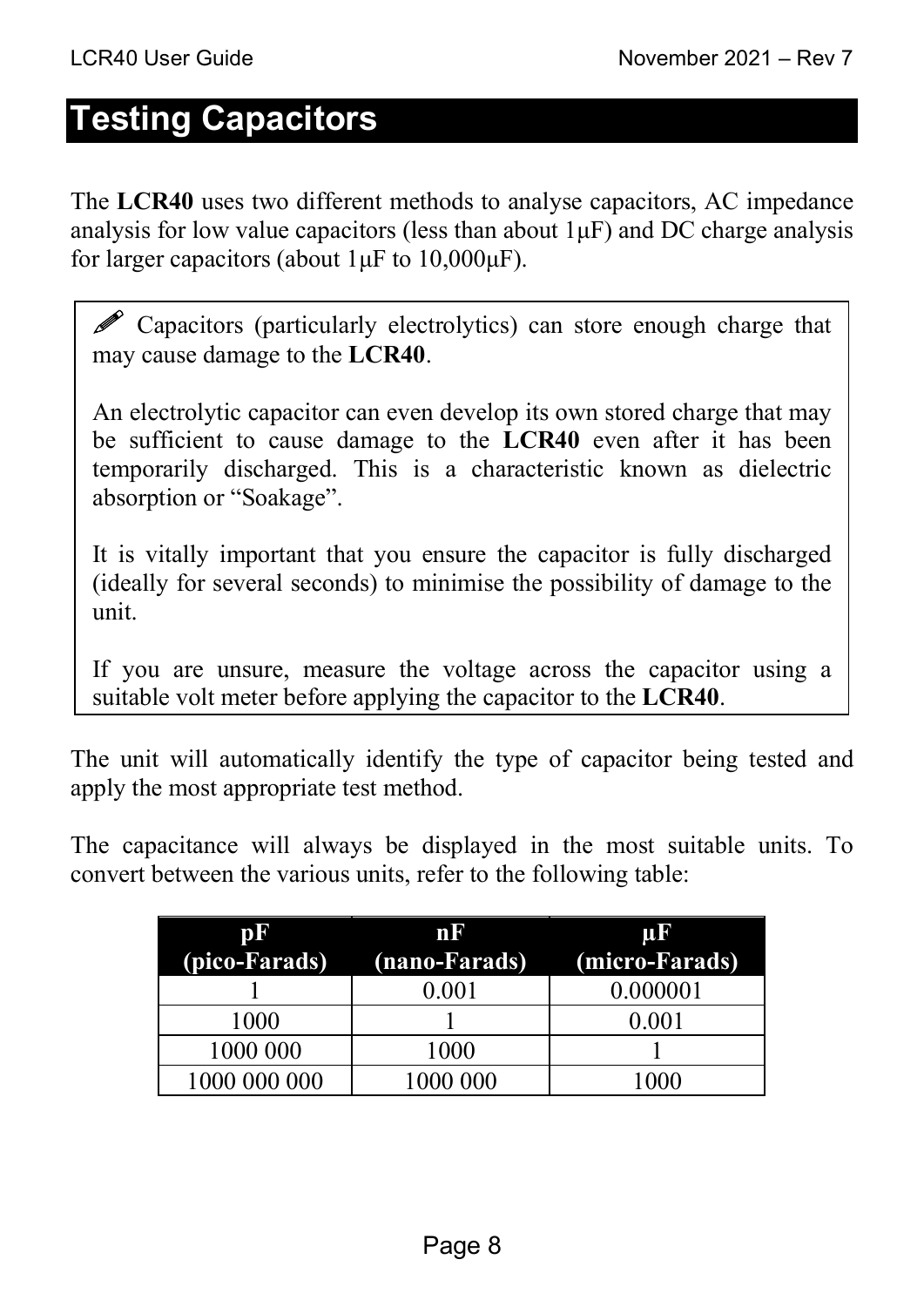#### **Low Value Capacitors**

There is a vast range of low value capacitors available. Types include ceramic, polyester, polystyrene and mylar dielectric capacitors. Generally, low value capacitors tend to be unpolarised. Minimum capacitance resolution is about 0.2pF.

*Capacitor test frequency:* The **LCR40** uses a high purity sine wave signal of 1kHz, 15kHz or 200kHz to analyse these types of capacitors. The frequency is automatically selected to give the best possible measurement resolution.

The following table shows the test frequencies used for various capacitance ranges:

| <b>Capacitance Range</b> | <b>Test Frequency Used</b> |
|--------------------------|----------------------------|
| Between 0pF and 1nF      | 200kHz                     |
| Between 1nF and 15nF     | 15kHz                      |
| Between 15nF and 1µF     | 1kHz                       |
| Above $1\mu F$           | $D^{\prime}$               |

The capacitance ranges for each test frequency shown in the table above is approximate. Effects such as leakage, dielectric dissipation and ESR can influence the frequency that the **LCR40** selects for your particular capacitor.

*Capacitor results:* Following analysis of the capacitor, the capacitance value is displayed first. Press the **scroll-off** button to display the frequency at which the capacitance was measured.

Capacitance

48.3pF

Test frequency 200kHz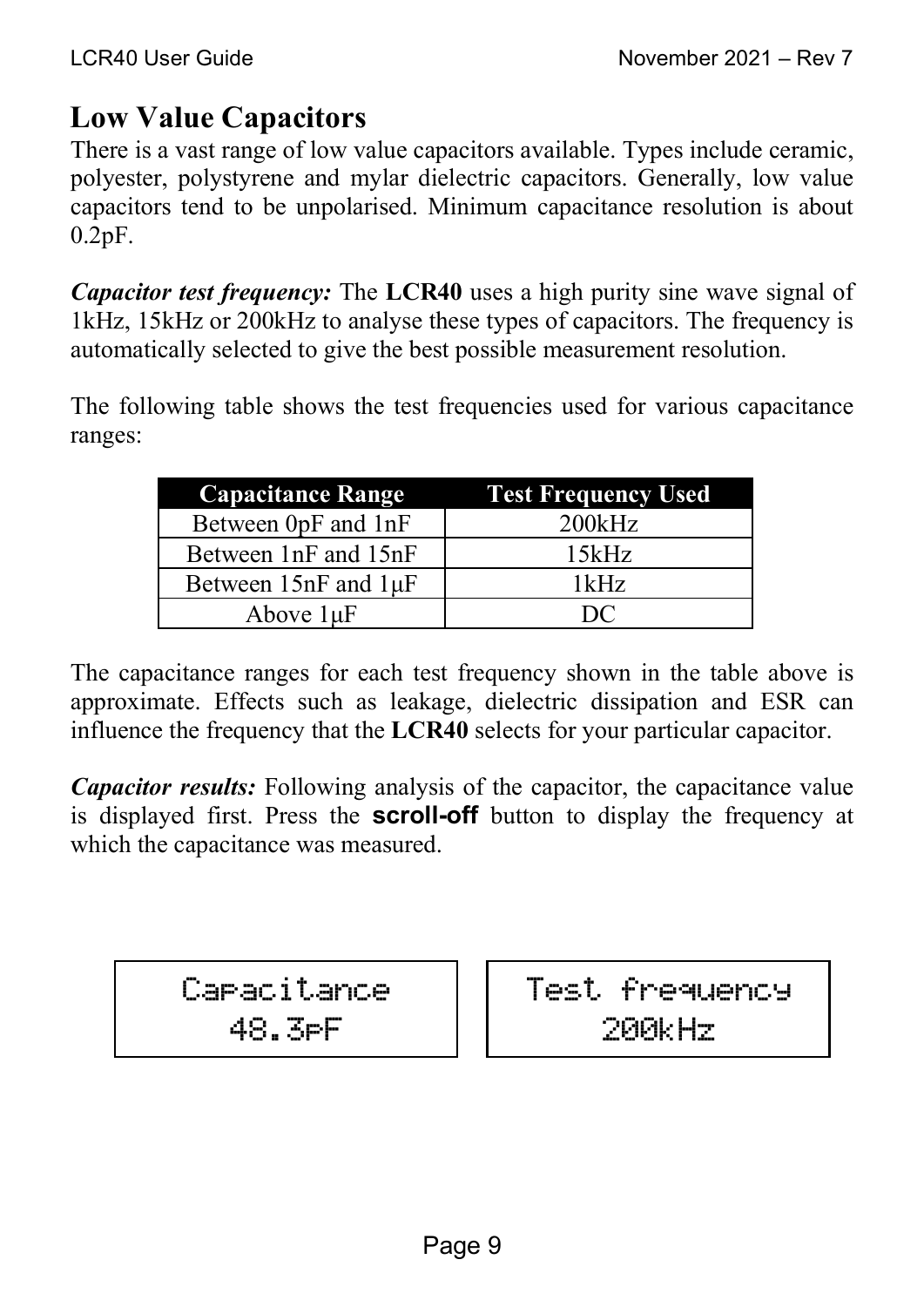#### **Large Capacitors**

Capacitors larger than about 1μF are treated differently, instead of being tested with an AC signal, they are tested with a DC signal. This is confirmed in the "Test frequency" screen.

Please be patient when testing large value capacitors, it may take several seconds depending on the capacitance.

> Capacitance 106.5uF

Test frequency DC

 Capacitors (particularly electrolytics) can store enough charge that may cause damage to the **LCR40**.

An electrolytic capacitor can even develop its own stored charge that may be sufficient to cause damage to the **LCR40** even after it has been temporarily discharged. This is a characteristic known as dielectric absorption or "Soakage".

It is vitally important that you ensure the capacitor is fully discharged (ideally for several seconds) to minimise the possibility of damage to the unit.

If you are unsure, measure the voltage across the capacitor using a suitable volt meter before applying the capacitor to the **LCR40**.

 Generally, tantalum capacitors and electrolytic capacitors are polarised. The **LCR40**, however, uses a maximum of 1V to test the capacitor and so polarity of the **LCR40** test probes is usually unimportant.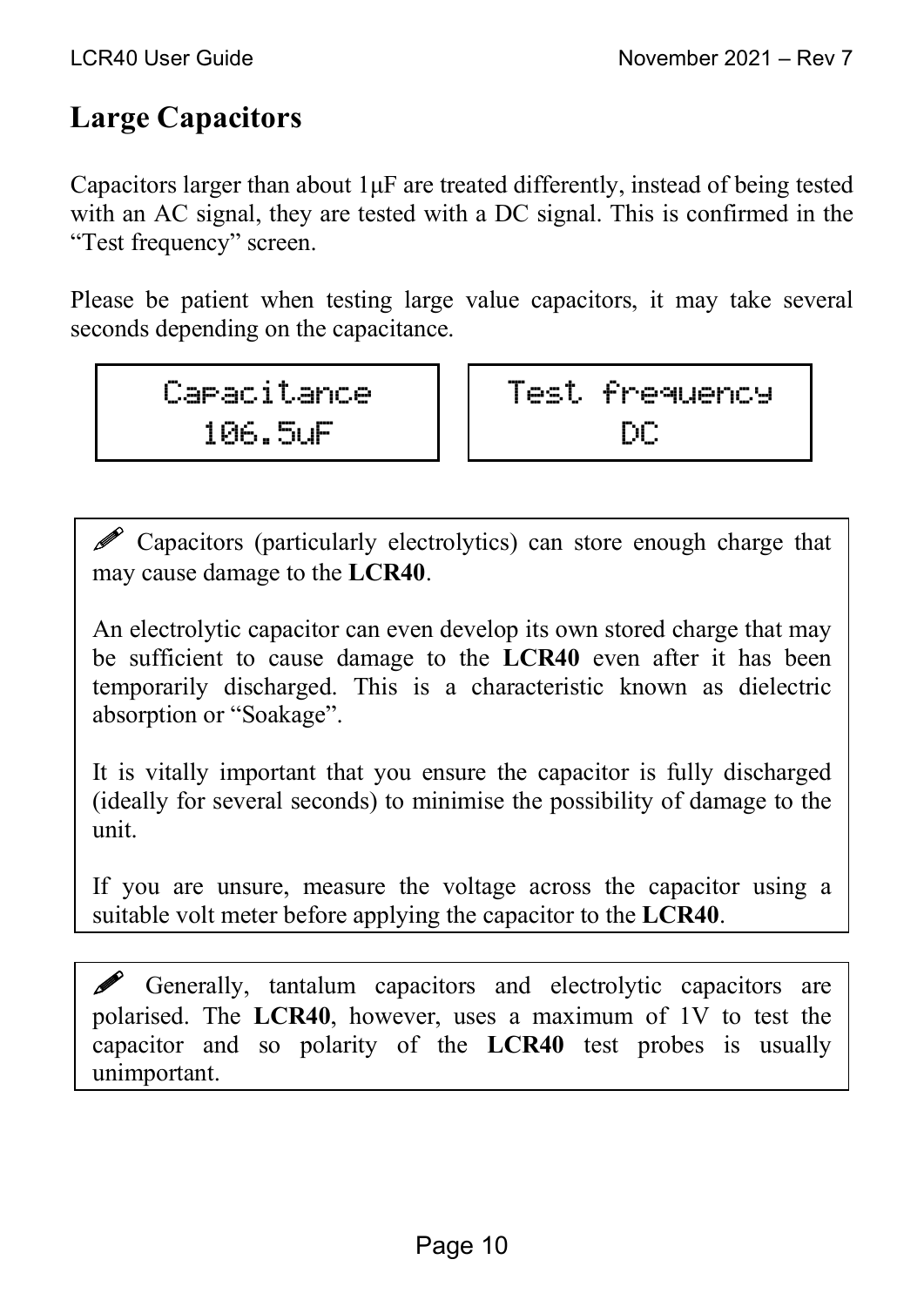# **Testing Resistors**

Resistance values ranging from  $0.5\Omega$  to  $2M\Omega$  can be measured, with a minimum resolution of about  $0.3\Omega$ . Resistance is measured using a DC signal with a peak voltage of 1V (across an open circuit) and a peak current of about 3mA (through a short circuit).

*Resistor results:* Following analysis, the resistance value is displayed.

| œ<br><br>11 | ┅<br>- | m |
|-------------|--------|---|
| --          |        |   |

### **Low Resistance/Inductance**

Low value inductors ( $\leq 5\mu$ H) and low value resistors ( $\leq 10\Omega$ ) are treated as a special case by the **LCR40**. This is because low value inductors and low value resistors can exhibit very similar characteristics at the test frequencies available from the **LCR40**.

The following message is displayed:

Pressing the **scroll-off** button will display the values of resistance and inductance that the **LCR40** has measured.

The test frequency displayed is the frequency used for the measurement of the inductance.

Low Resistance and Inductance

> Resistance 1.3 ohms

Inductance 0.6uH

Test frequency 200kHz

 $\mathscr P$  Please note that probe compensation is particularly important when analysing low value inductors, capacitors and resistors.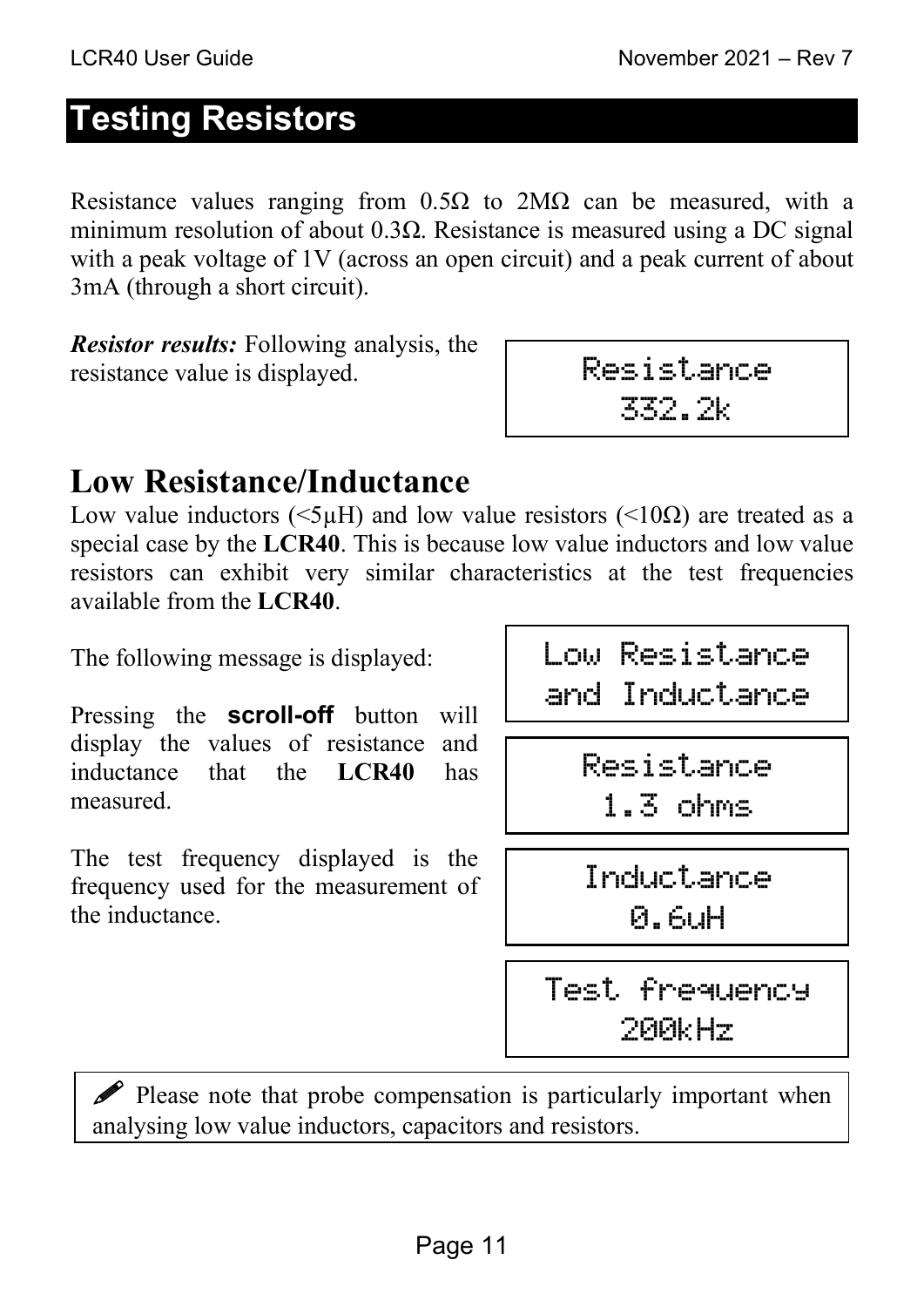# **Taking care of your LCR40**

#### **Battery Replacement**

The **LCR40** requires no special maintenance although the battery should be replaced at least every 12 months to prevent leak damage.





If this message is displayed, the battery should be replaced as soon as possible to prevent malfunction or leak damage. Although the unit may continue to

operate following a low battery warning, measurements may be adversely affected.

*Battery types:* Suitable battery types include 23A, V23A, GP23A, MN21, L1028 or a good quality 12V alkaline equivalent as used in many test instruments and automotive remote key fobs.

*Battery access:* To replace the battery, place the instrument face-down on a smooth surface and then unscrew the three screws to remove the rear panel. Remove the old battery and insert a new one, taking care to observe the correct polarity. Carefully replace the rear panel, do not over-tighten the screws.

 The GP23A type battery will typically last for about 27 hours of operation which equates to about 1600 operations of 1 minute duration (1 minute is the auto-power-off period). You can improve battery life by switching off the **LCR40** before the auto-power-off period expires by pressing and holding the **scroll-off** button.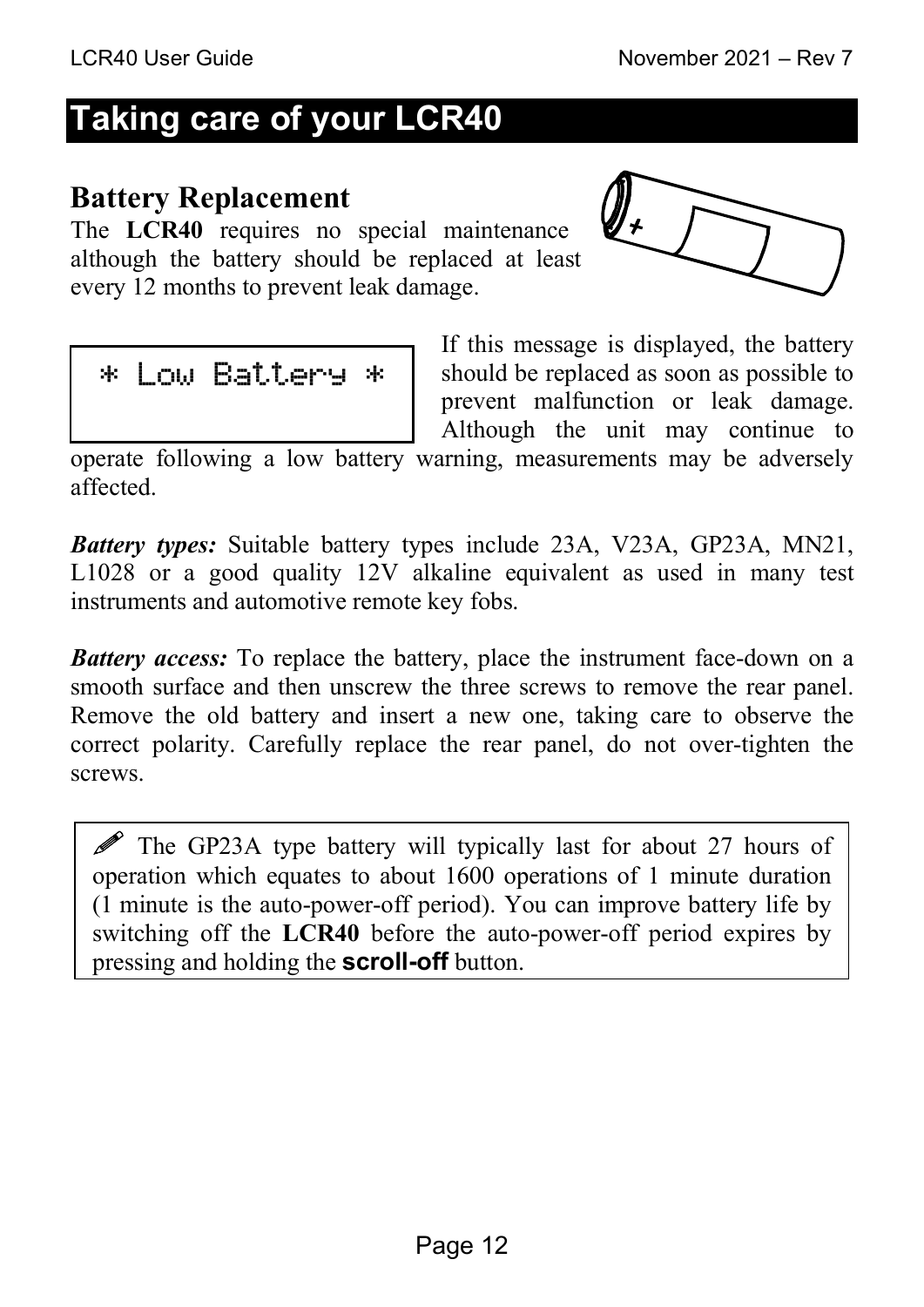#### **Self Tests**

Many internal functions are tested each time the unit is powered up. If any of

these self tests do not meet tight performance limits, a message will be displayed similar to the following:

Error 02

The unit will then switch off.

It is possible that a temporary condition caused the failure and restarting the unit may clear the problem. If the fault persists, please contact Peak Electronic Design Ltd or an authorised agent with details of the error message for further advice.

 Please note that some internal tests cannot be performed if a low battery warning has been displayed. This means that if there is an internal problem, a low battery condition can prevent the error condition from being detected. It is therefore strongly recommended that a low battery is replaced as soon as a "Low Battery" message is displayed.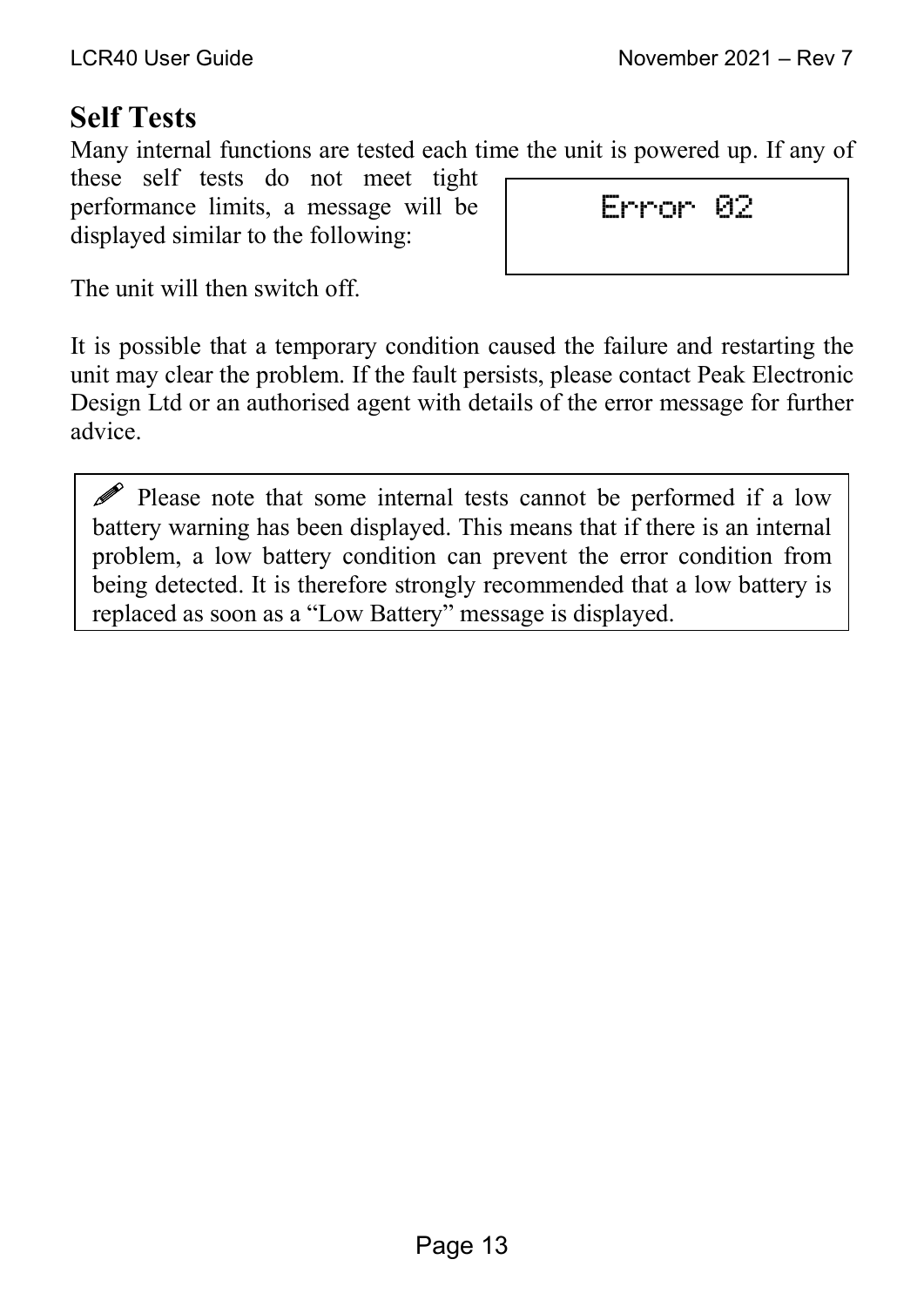### **Appendix A - Accessories**

A range of useful additions is available to enhance your **LCR40**.

#### **ATC02 – Single Handheld Case**

A smart handheld case that offers great protection for your instrument as well as space for extra probes and battery.

#### **ATC55 – Dual Instrument Case**

A specially designed case with custom made foam compartments for up to 2 Peak instruments. The case has a tough exterior, ideal for protecting your **LCR40**, probes, spare batteries and user guide.

#### **SMD03 – Surface Mount Tweezer Probes**

These tweezers are ideal for testing many types of surface mount device. The tweezers can cope with package sizes of 0402, 0603, 0805, 1206, 1210 and Case A/B/C/D.

Fitting is easy: the tweezers are terminated with standard 2mm female connectors.

#### **Other Probe Accessories**

Different probe types are available, specially made for your **LCR40**. Contact Peak Electronic Design Ltd or an authorised agent for more details.

Further information can be seen here:

www.peakelec.co.uk/acatalog/lcr40-and-lcr45-accessories.html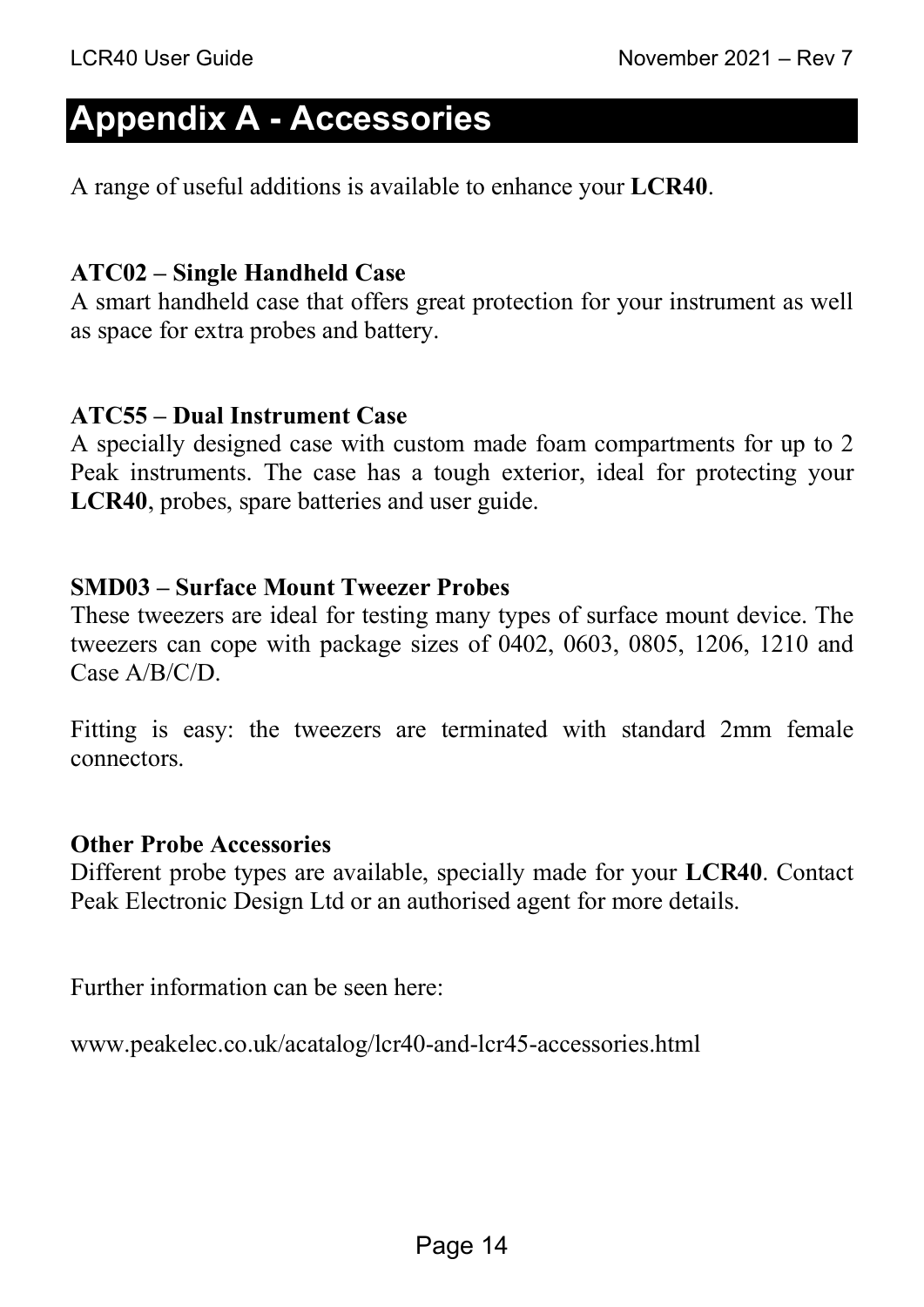# **Appendix B – Component Identification**

It is important to appreciate that the **LCR40** can only decide on the identity of the component under test using results of the electrical tests that it performs on the component.

The **LCR40** determines the type of component under test according to the following criteria:

#### **Inductor and Resistor Detection**

The **LCR40** will distinguish between components that are largely inductive or largely resistive according to the values of inductance and resistance that it has measured. This is illustrated in the following graph.



For example, if the inductance of your component is measured at 100µH and it has a DC resistance of 100Ω, then the **LCR40** will tell you that you have a resistor. If however the resistance was only 10Ω, then the **LCR40** will tell you that you have an inductor.

Note that any inductor with a DC resistance of more than  $1000\Omega$  will be identified as a resistor.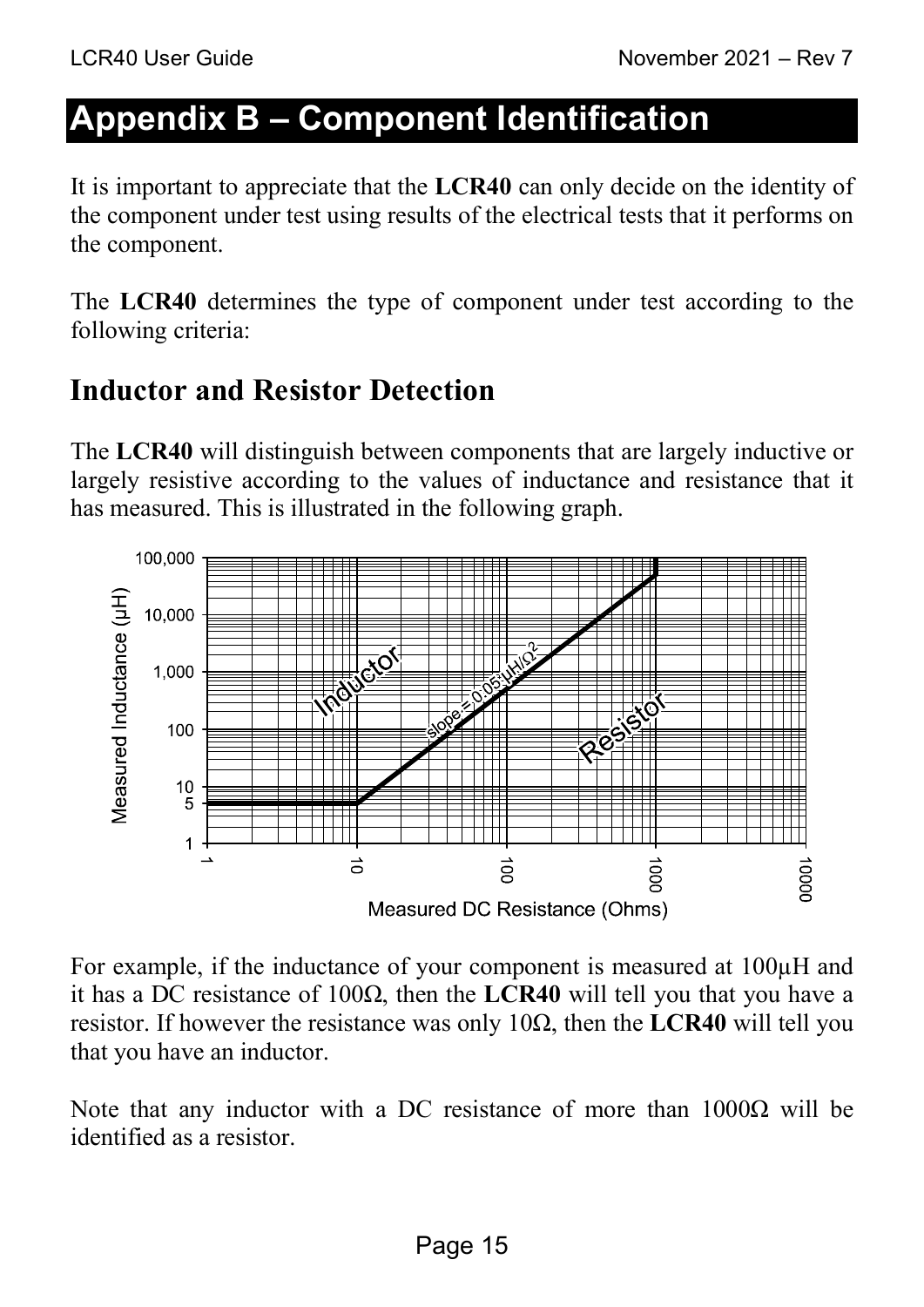### **Capacitor Detection**

The **LCR40** will tell you that you have a capacitor if the following criteria are satisfied:

1. If the measured DC resistance is higher than  $10M\Omega$ , even if the measured capacitance is very low (such as open probes).

or

2. If the measured DC resistance is between  $100k\Omega$  and  $10M\Omega$  and the measured capacitance is larger than 10pF.

or

3. If the measured DC resistance is between  $1k\Omega$  and  $100k\Omega$  and the measured capacitance is larger than 100nF.

#### **Resistor Detection**

Measured characteristics that do not satisfy any of the above criteria (for inductors or capacitors) will be displayed as a resistive element.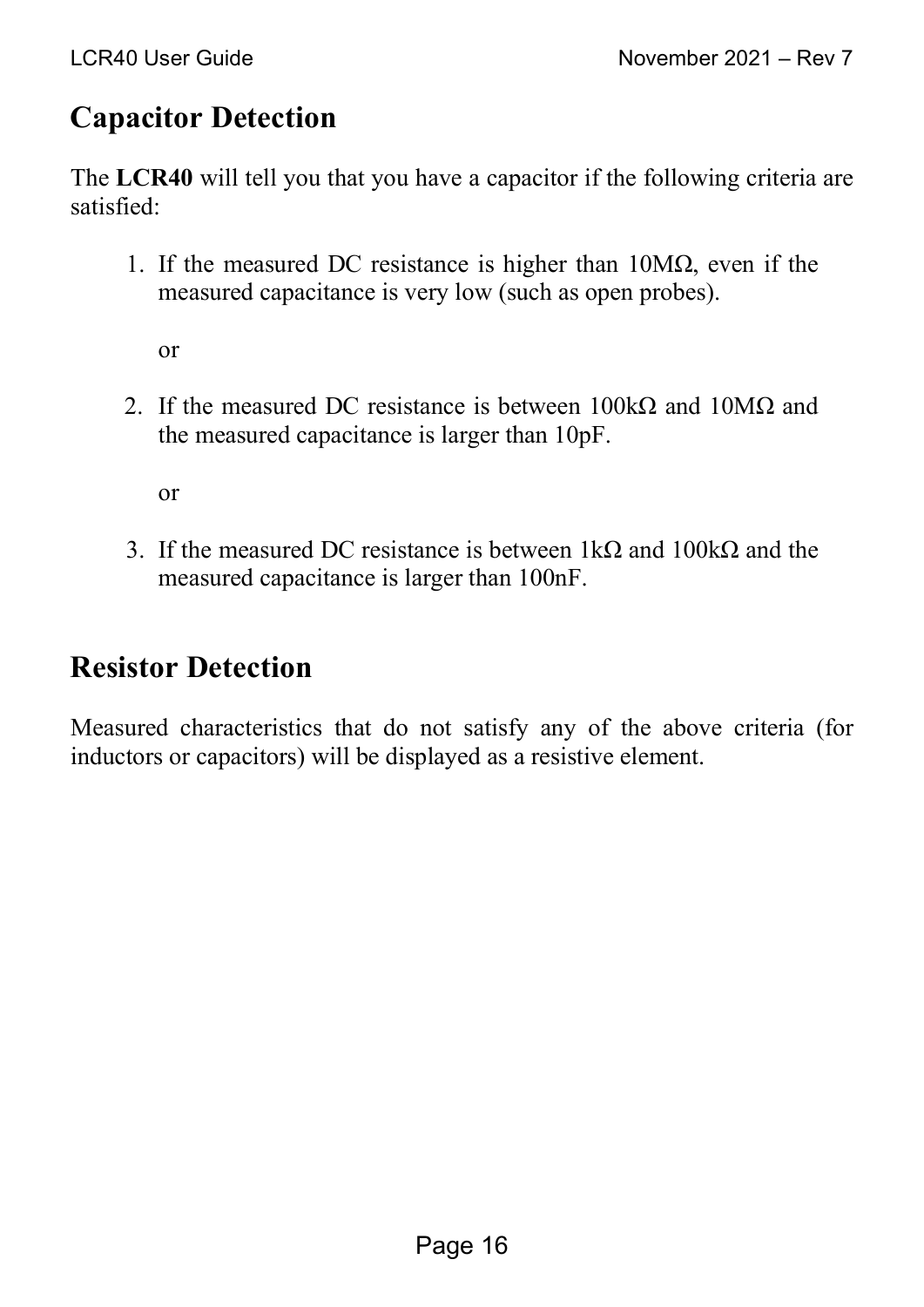# **Appendix C – Technical Specifications**

| <b>Parameter</b>               |            | Min                                 | <b>Typ</b>  | <b>Max</b>                   | <b>Note</b> |
|--------------------------------|------------|-------------------------------------|-------------|------------------------------|-------------|
| Resistance                     | range      | $1\Omega$                           |             | $2M\Omega$                   |             |
|                                | resolution | $0.3 \Omega$                        | $0.6\Omega$ |                              |             |
|                                | accuracy   | Typically $\pm 1.0\% \pm 1.2\Omega$ |             | 1,2,6                        |             |
|                                | range      | 0.5pF                               |             | $10,000 \mu F$               |             |
| Capacitance                    | resolution | 0.2pF                               | 0.5pF       |                              |             |
|                                | accuracy   | Typically $\pm 1.5\% \pm 1.0$ pF    |             | 1,2,5                        |             |
|                                | range      | $1 \mu H$                           |             | 2H                           |             |
| Inductance                     | resolution | $0.4\mu H$                          | $0.8\mu H$  |                              |             |
|                                | accuracy   | Typically $\pm 1.5\% \pm 1.6 \mu$ H |             | 1,2,4                        |             |
| Peak test voltage (across O/C) |            | $-1.05V$                            |             | $+1.05V$                     |             |
| Peak test current (thru S/C)   |            | $-5.0mA$                            |             | $+5.0mA$                     |             |
|                                | 1kHz       | $-1.5\%$                            | $\pm 1\%$   | $+1.5%$                      |             |
| Test frequency                 | 14.925kHz  | $-1.5\%$                            | $\pm 1\%$   | $+1.5%$                      |             |
| accuracy                       | 200kHz     | $-1.5%$                             | $\pm 1\%$   | $+1.5%$                      |             |
| Sine purity                    |            |                                     |             | Typically -60dB 3rd harmonic |             |
| Operating temperature range    |            | $15^{\circ}$ C                      |             | $35^{\circ}$ C               | 3           |
| Battery operating voltage      |            | 8.5V                                |             | 13V                          |             |
| <b>Battery</b> life            |            | Typically $\sim$ 1600 operations    |             | 7                            |             |

All values are at  $20^{\circ}$ C unless otherwise specified.

Notes:

- 1. Within 12 months of factory calibration. Please contact us if you require a full re-calibration and/or certification of traceable calibration.
- 2. Specified at temperatures between 15°C and 30°C.
- 3. Subject to acceptable LCD visibility.
- 4. For inductances between 100µH and 100mH.
- 5. For capacitances between 200pF and 500nF.
- 6. For resistances between 10Ω and 1MΩ.
- 7. Based on <1 minute duration per operation.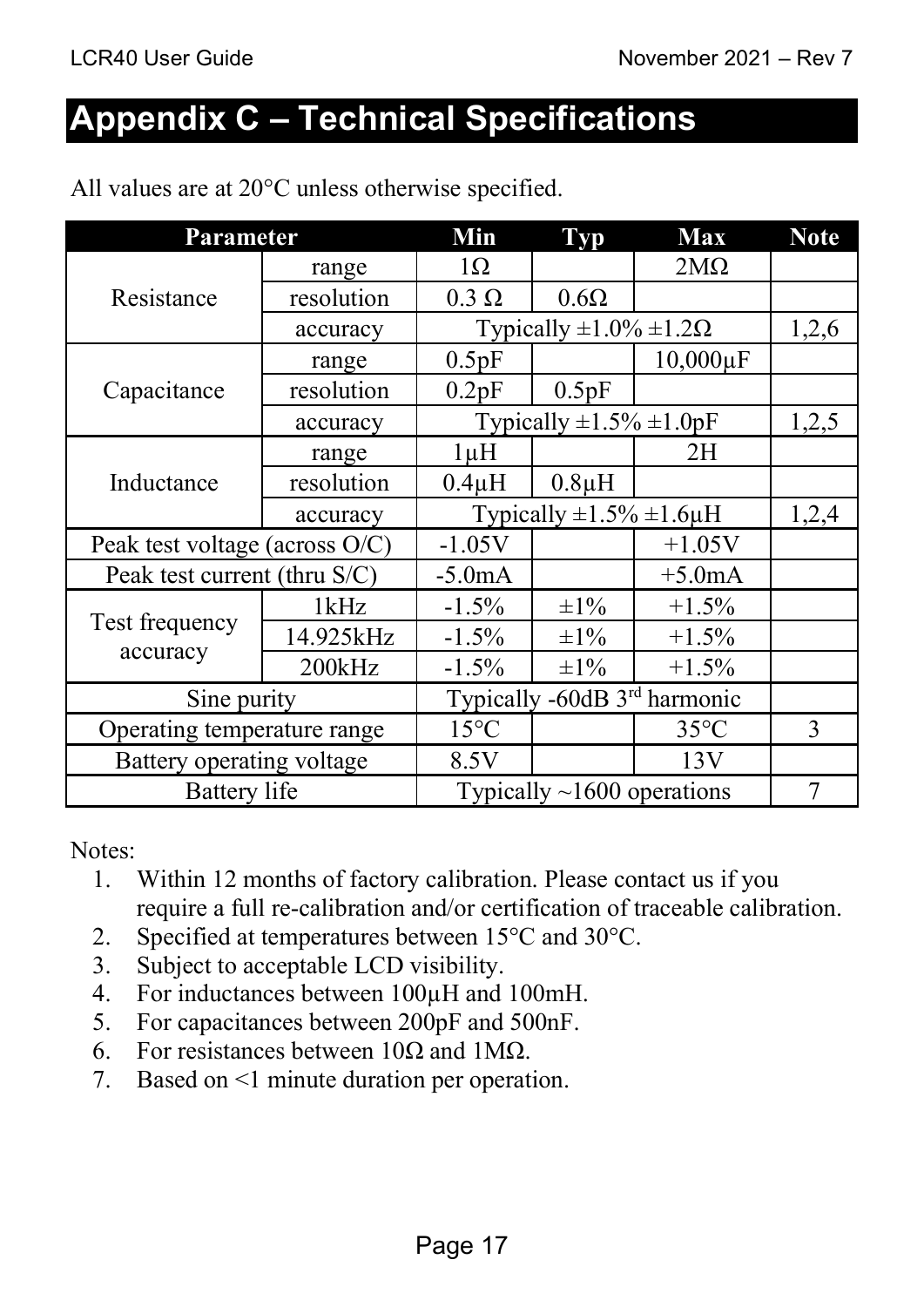# **Appendix D - Troubleshooting**

| Problem                                                                                                                             | Possible Solution                                                                                           |  |
|-------------------------------------------------------------------------------------------------------------------------------------|-------------------------------------------------------------------------------------------------------------|--|
| Capacitance measured when<br>probes are open circuit is not<br>close to zero $(\pm 1.0pF)$ .                                        | Perform a probe compensation.                                                                               |  |
| Resistance and/or inductance<br>measured when probes are<br>short circuit is not close to<br>zero $(\pm 1.2\Omega, \pm 1.6\mu H)$ . | Perform a probe compensation.                                                                               |  |
| Measured value doesn't                                                                                                              | Ensure probes are well connected to the<br>component under test for the entire<br>duration of the analysis. |  |
|                                                                                                                                     | Ensure that nothing else is connected with                                                                  |  |
|                                                                                                                                     | the component under test. Make sure that                                                                    |  |
| appear to be correct.                                                                                                               | you are not touching the connections.                                                                       |  |
|                                                                                                                                     | The component value may be outside the                                                                      |  |
|                                                                                                                                     | supported measurement range.                                                                                |  |
|                                                                                                                                     | The component's design frequency may                                                                        |  |
|                                                                                                                                     | not correspond to the test frequencies used                                                                 |  |
|                                                                                                                                     | by the LCR40.                                                                                               |  |
|                                                                                                                                     | The displayed resolution is higher than the                                                                 |  |
| Measured values vary<br>slightly between tests.                                                                                     | measurement resolution to avoid rounding                                                                    |  |
|                                                                                                                                     | errors. Small variations within the quoted                                                                  |  |
|                                                                                                                                     | measurement resolutions are normal.                                                                         |  |
| Calibration date is<br>approaching or is in the past.                                                                               | Don't worry, the LCR40 will carry on                                                                        |  |
|                                                                                                                                     | working after the "Calibration Due Date".                                                                   |  |
|                                                                                                                                     | The date is simply a recommendation.                                                                        |  |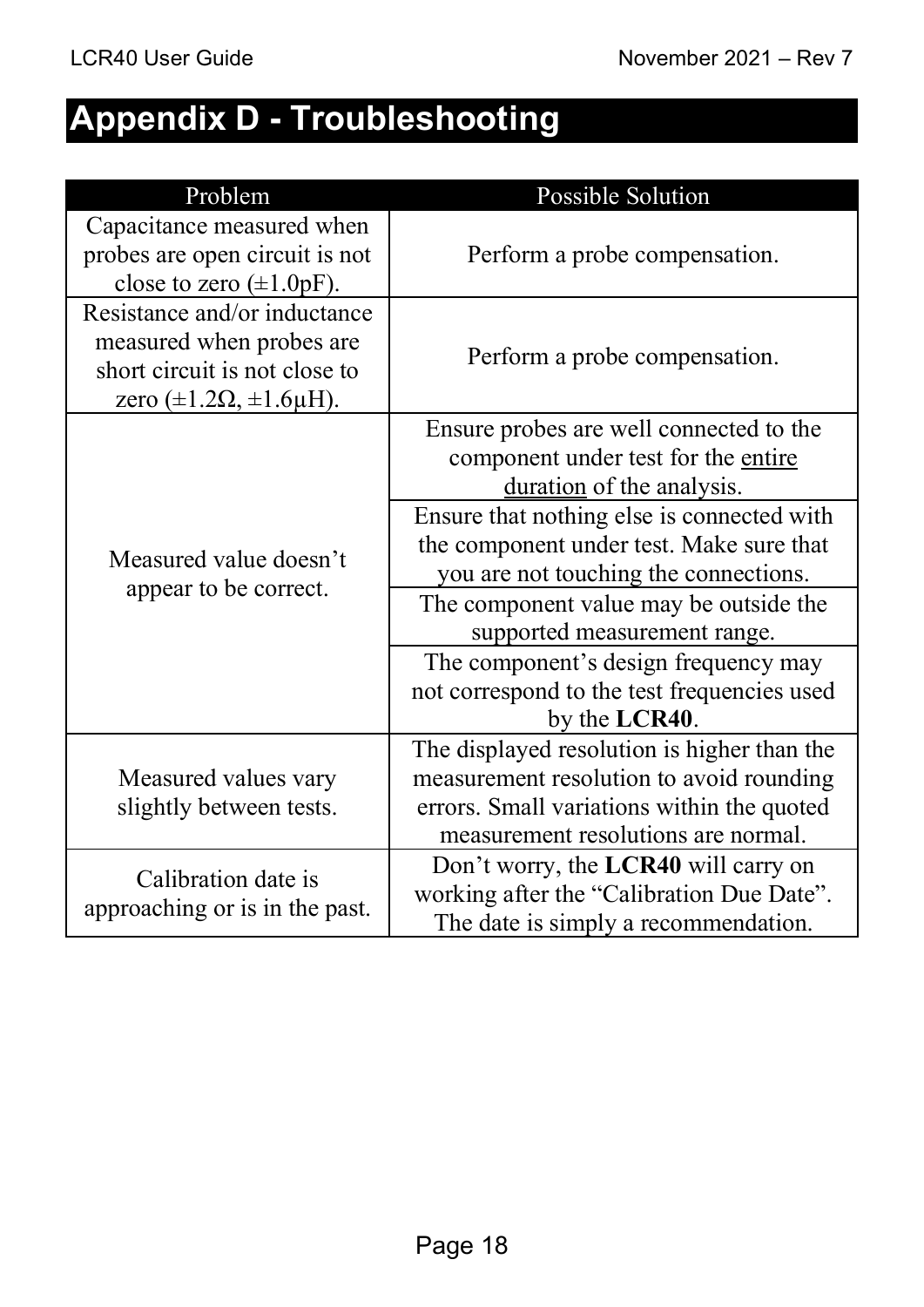This page is intentionally blank.

Appendix E is on the rear cover of this user guide.